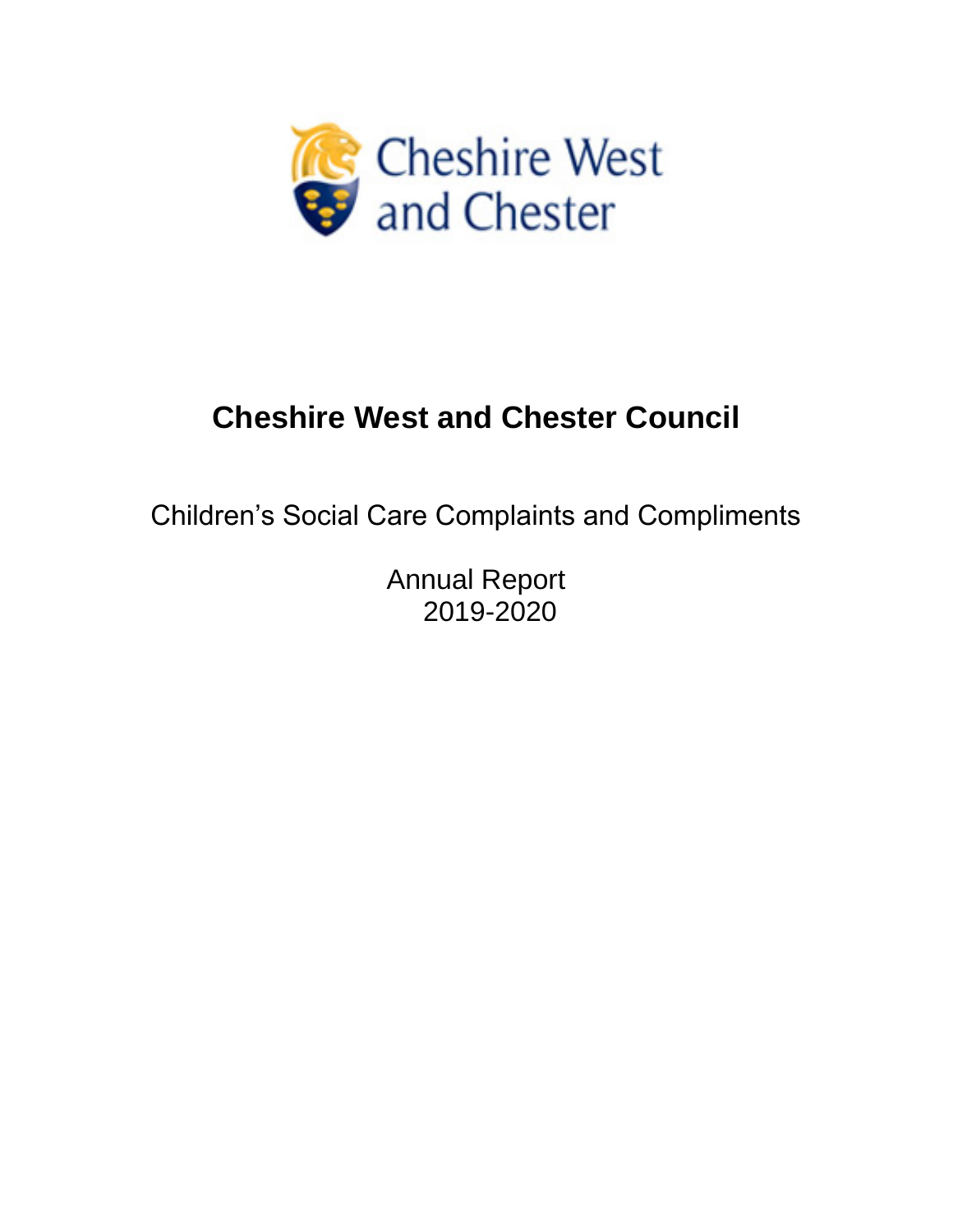# **1. Introduction**

- 1.1 This report provides information about the Children's Social Care Complaints and Compliments received by Cheshire West and Chester Council during the period 1 April 2019 to 31 March 2020. It highlights performance against statutory and internal timescales for complaint handling and provides assurance that improvements or revisions to services have been identified as a result of listening and responding to both compliments and complaints.
- 1.2 The Council's Customer Relations team, within the Governance directorate, was responsible for the coordination of Compliments and Complaints during this period. The Children's Social Care team are responsible for responding to complaint matters. The Customer Relations Team review all draft responses and provide advice and support to the service on reasonable outcomes or remedies to complaints, from a layperson's perspective.
- 1.3 In accordance with statutory guidance, responses to complaints received by the Authority should be proportionate. Officers are encouraged to resolve matters locally at the first point of contact to avoid escalation wherever possible. Concerns raised with the service and resolved by close of play the following day are not counted as statutory complaints. Where this approach does not deliver a satisfactory outcome for the complainant, matters are then referred through the formal complaints' procedure.
- 1.4 The objectives of this report are to:
	- i. be open and transparent about our social care complaints process
	- ii. meet our statutory obligation to produce an annual report
	- iii. provide clear and concise comparative data on compliments and complaints, including details of complaints broken down by subject and service area
	- iv. provide a summary of customer profile and type of customer interaction
	- v. identify service improvements as a result of complaints and compliments and demonstrate learning and improved practices and processes from these

# **2. Context**

- 2.1 The aim of the Council's Children's Social Care Service is to support and protect those children, young people and families who need care and support to enable them to develop their abilities to live as independent and fulfilled lives as possible. Sometimes people are unhappy with the service we provide as an authority and we make every effort to ensure that we listen to their feedback and complaints, and that we learn from them.
- 2.2 Whilst considering this report it is important to know the overall picture of Children's Social Care involvement in the Cheshire West and Chester area. During 2019-20 Children's Services received 13,195 child contacts via the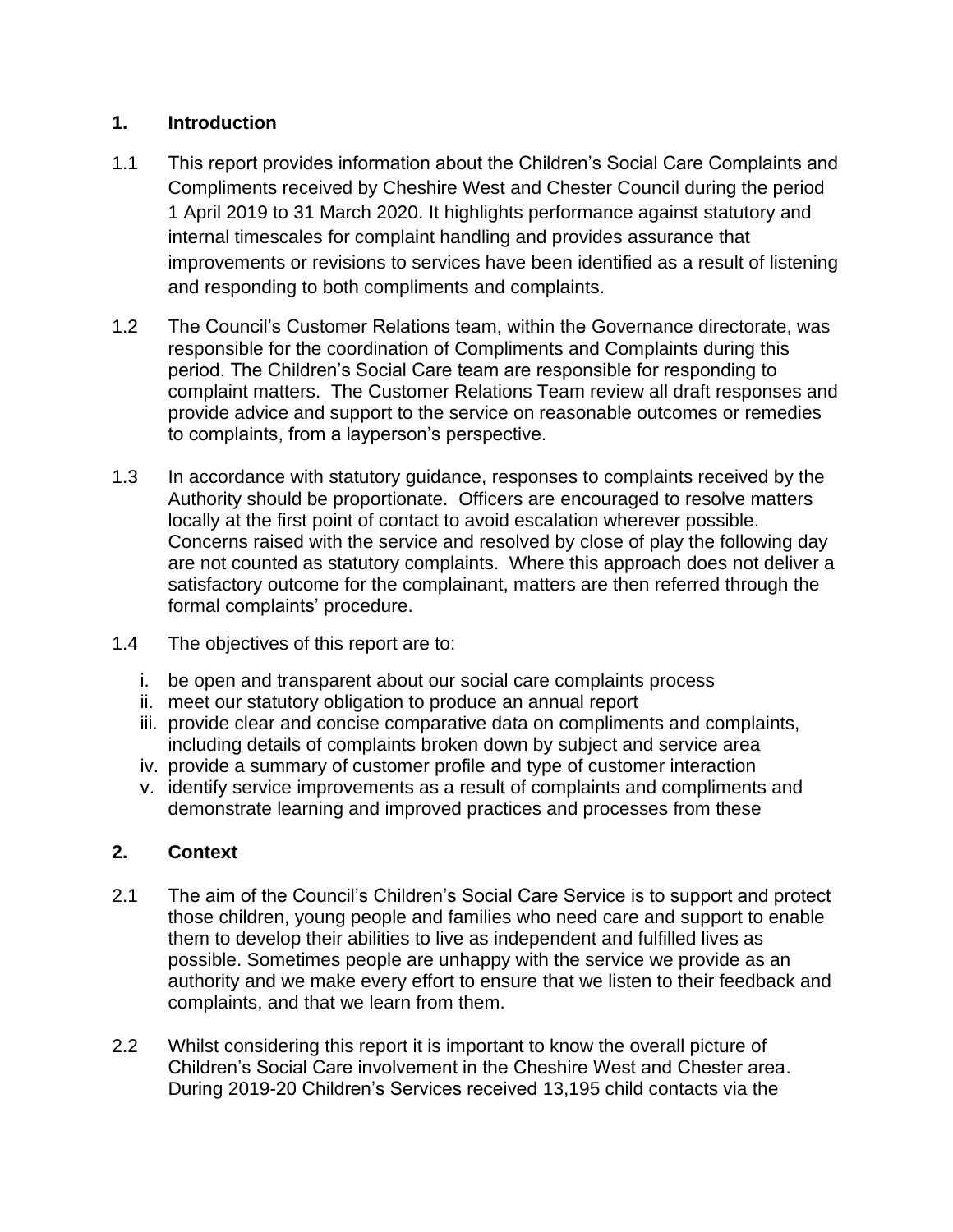integrated Access and Referral Team (iART). Of these 2625 progressed to a Children's Social Care Referral, meaning that a statutory Social Work assessment was undertaken representing just over 20% of the children the Council helped. Of those 2625 receiving services, 37 formal complaints were received and responded to, representing 1.4% of the children the Council helped.

# **3. Statutory Compliance Procedure**

# 3.1 **The Children's Social Care Complaints Procedure**

The Children Act 1989 Representations Procedure (England) Regulations 2006; Children (Leaving Care) Act 2000; Adoption and Children Act 2002; and the Health and Social Care Act 2003 require the local authority to have a procedure for resolving complaints and representations received by, on behalf of, or relating to children and young people. A local authority must also ensure that action is taken if necessary, in the light of the outcome of a complaint.

3.2 The current Children's Social Care and Health complaints procedure consists of a three-stage process. The complainant retains the right to approach the independent Local Government and Social Care Ombudsman at any time. However, the Ombudsman would expect the local authority to consider the complaint initially. To comply with the above requirements, Cheshire West and Chester have adopted the operational procedures set out in the following paragraphs of this section of the report.

# **Role of the Customer Relations Team**

- 3.3 The Customer Relations Team is responsible for the handling and consideration of complaints and acts as a central point through which complaints can be made to the Council. Complaints can be made via telephone; in writing; through the online social care complaints portal; or directly to the dedicated social care complaints email inbox. Complaints received directly by the Service are currently referred to the Customer Relations Team to be assessed for eligibility.
- 3.4 The Customer Relations Team, often in liaison with the Service, will determine whether a complaint is eligible for consideration under the statutory framework or whether an alternative route (for example safeguarding or through the corporate complaints process if the issue complained about is not related to the quality of care provided) would be more appropriate.
- 3.5 The Customer Relations Team offer training, advice and support to staff in their consideration of complaints and perform a quality assurance role in the preparation of complaint responses. The Team also liaise with complainants to keep them informed on progress with their complaints and provide advice about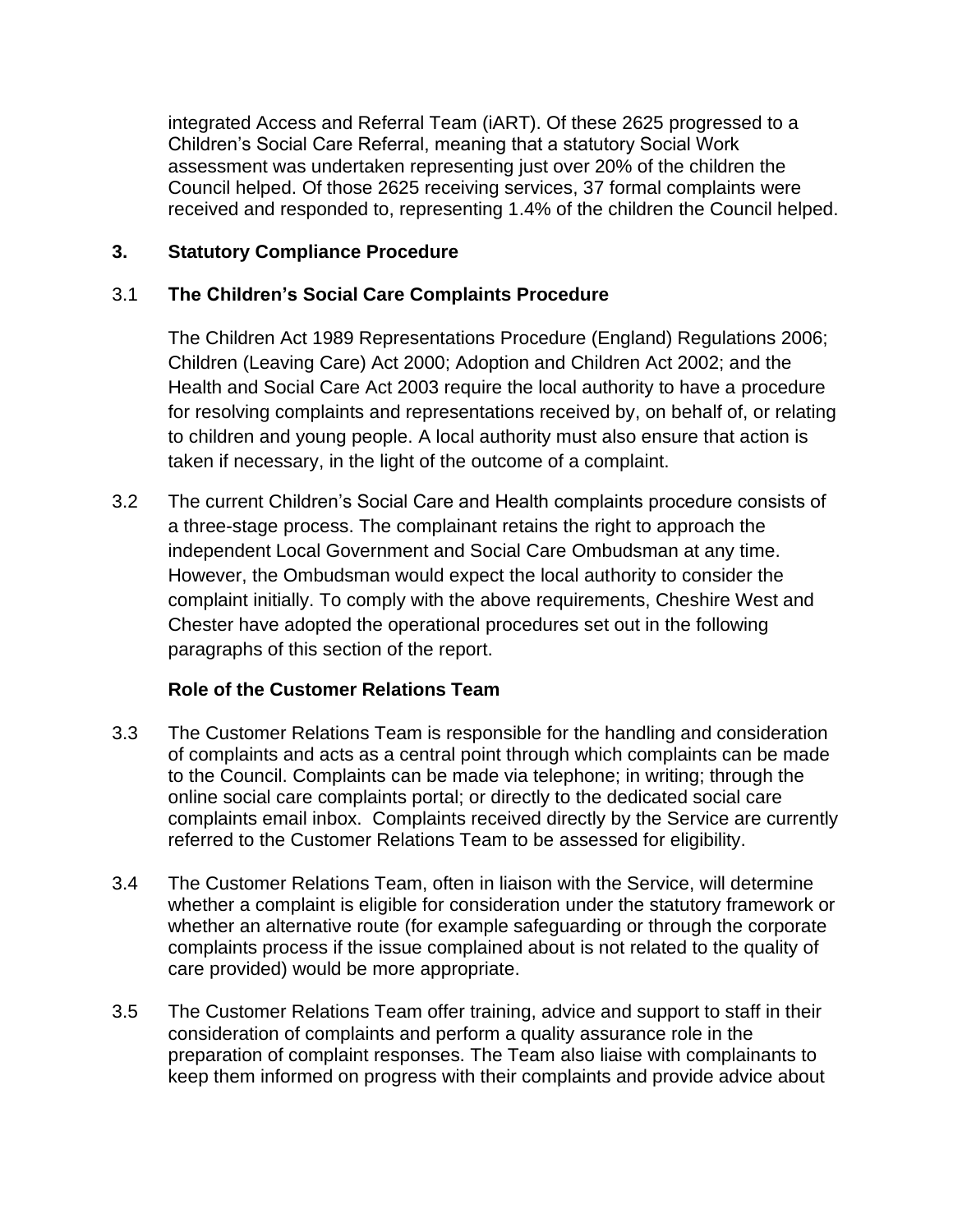the complaints process and the role of the Local Government & Social Care Ombudsman.

3.6 The Team also coordinates the completion of Learning Action Reports for the service, which ensures learning and improvement is identified from investigations into complaints. This is recorded and reported centrally and monitored to ensure that the implementation of identified, agreed actions following the outcome of complaints is carried out. Learning is shared with other services, where it is relevant to do so, in order to improve service delivery Council-wide.

# **What is a Complaint?**

3.7 Any expression of dissatisfaction about a council service (whether that service is provided by the council or by a contractor or partner) that requires a response. There is no difference between a 'formal' and an 'informal' complaint. Both are expressions of dissatisfaction that require a response.

# **Who Can Make a Complaint?**

- 3.8 There are a variety of people who can complain:
	- i. Any child or young person who is Looked After or who is a child in need or is a child with disabilities
	- ii. Foster parents
	- iii. People applying to adopt, or who are receiving services from our Adoption service
	- iv. Care leavers
	- v. Special Guardians
- 3.9 Complaints can also be accepted from individuals acting on behalf of a service user, for example an advocate or family member, although this must be with consent from the service user when they are considered old enough. Where a service user's capacity to make informed decisions may be in question, the Customer Relations Team - in conjunction with the Service Team Manager - will look at whether the person pursuing the complaint is acting in the young person's best interests.

# **Initial Expressions of Dissatisfaction**

3.10 Initially complaints are always assessed or 'triaged' by the Customer Relations team. If, from initial assessment, it looks like the complaint can be resolved by close of play the following day, it is not required to proceed through the complaints process. These concerns/issues are often relatively minor and resolution can most easily be addressed locally through the service. The customer is always advised how they can progress their complaint if they remain dissatisfied.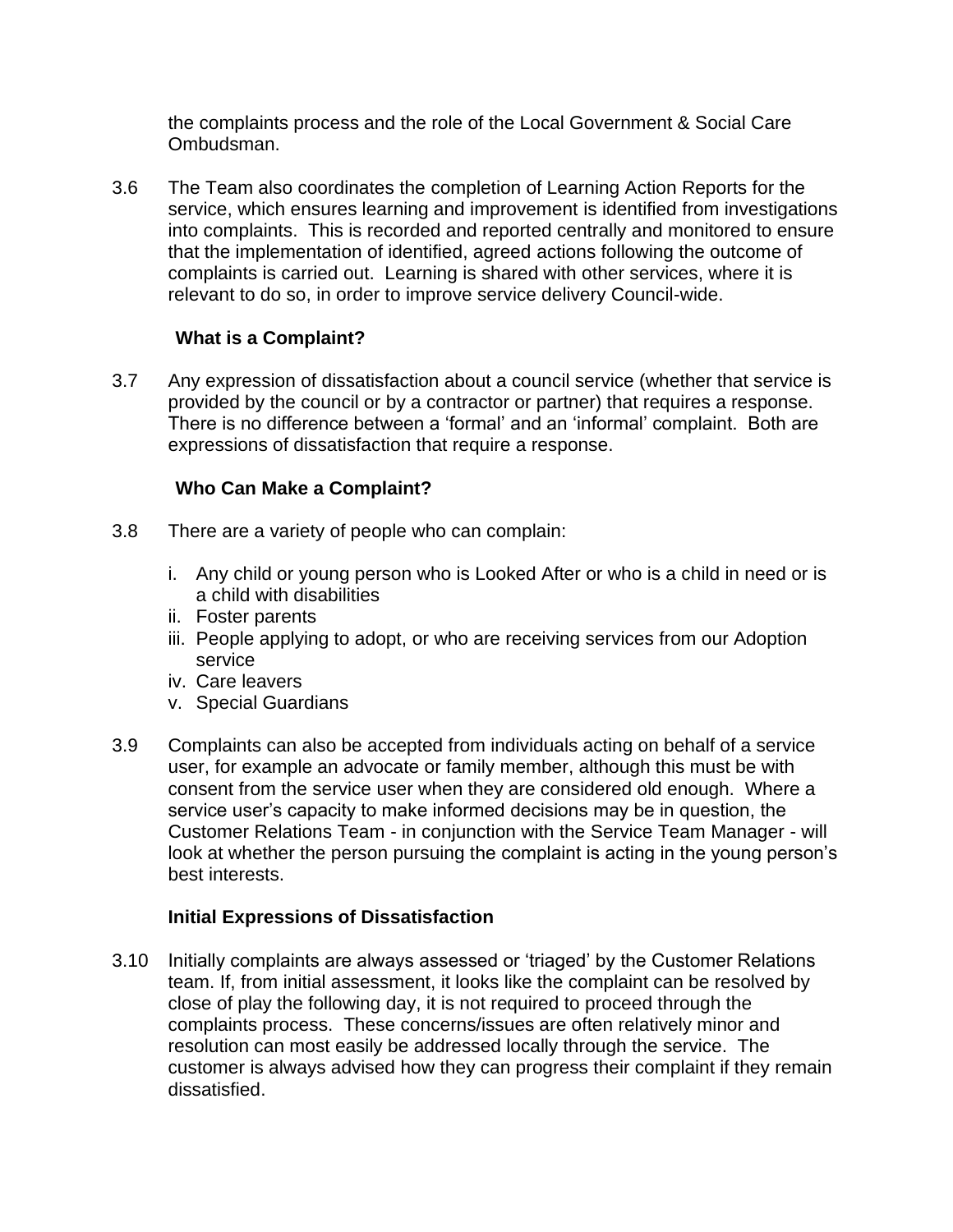## **Urgent safeguarding issues and alternative paths**

- 3.11 The Customer Relations Team also review the complaint to identify any potential safeguarding risks or concerns that need immediate attention. Where safeguarding issues are identified, those matters are redirected to be considered under the appropriate safeguarding procedures without delay. Where there are no obvious safeguarding concerns complaints are referred via the Customer Relations Team to a Senior Manager to be considered through the social care complaints procedure.
- 3.12 All, or parts of a complaint may not be eligible under the social care complaint process. Where this is the case all non-social care elements will be referred to the corporate complaints policy or a more appropriate 'alternative path' and the customer kept informed about how their complaint, or parts of their complaint, will be dealt with.

## **Stage 1 – Local Resolution**

- 3.13 The majority of Stage 1 investigations are conducted by Team Managers from the relevant service. The investigation of a complaint is a managerial responsibility and should not be delegated to other staff. In the first instance complaints are allocated to the Senior Manager to appoint an appropriate Team Manager to investigate and draft a response to the complainant.
- 3.14 The initial timescale for providing a response is 10 working days, although this can be extended to 20 working days when a matter is more complex. Where the issue is identified as more complex, often the senior manager becomes more involved to either support the manager, or take the lead, in securing an early resolution. The Customer Relations Team works with managers to ensure that quality responses are produced within the specific timescales. Decisions are recorded for each complaint as upheld, not upheld or partially upheld. The learning outcomes and remedial actions are shared with the complainant within the written response.

#### **Stage 2 – Formal Independent Investigation**

- 3.15 If the complainant is dissatisfied with the findings of the Stage 1 complaint investigation or has not received a response to Stage 1 within the 20 working days allowed, then a request for a Stage 2 investigation can be made.
- 3.16 Once the scope of the Stage 2 investigation has been agreed an Investigating Officer (IO) will be appointed. Investigators can be an officer from the service who has no previous knowledge of the complaint and no line management responsibility. Alternatively the IO can be appointed from the North West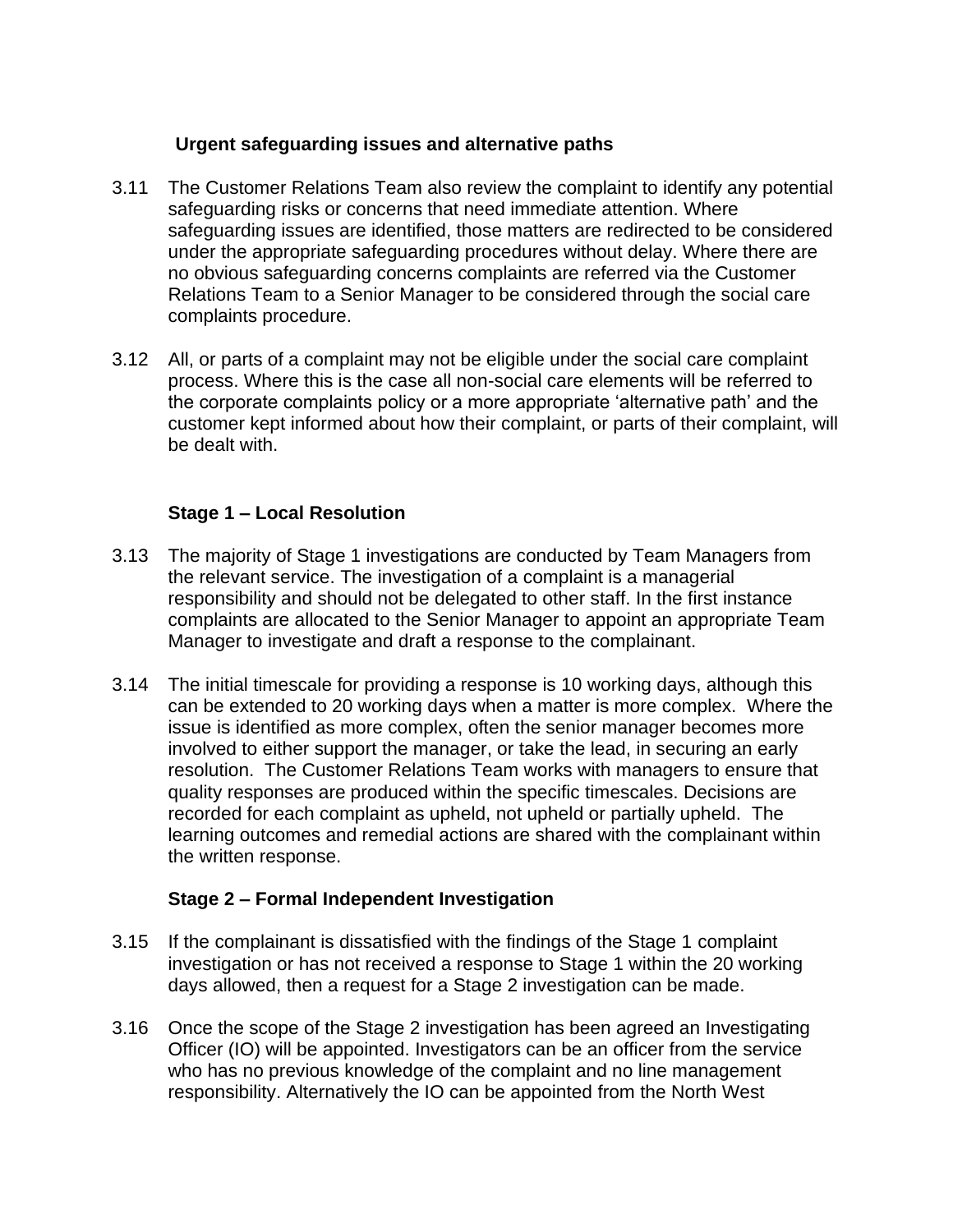Complaint Managers Group List of Independent People (the List). The IO will lead and has overall responsibility for the investigation and will prepare the main report which will state outcomes and make recommendations to the service where appropriate. The Council's current practice is to recruit exclusively from this list.

- 3.17 A second person, the Independent Person (IP) will be appointed from the List. The IP ensures that the process of investigation is open, transparent and fair. They work alongside the IO to provide an independent and objective view of the investigation. They see all the same relevant files as the IO and participate in all interviews and discussions relevant to the investigation. The IP reads the IO's report and produces their own report on the investigation, commenting on each complaint element and stating whether they agree with the IO's findings.
- 3.18 There are up to 25 working days for the completion of the Stage 2 investigation, with an extension of up to 65 working days available for complex cases.
- 3.19 Following an investigation the findings and any recommendations are set out in a report to the Director and the Service Team Manager. The service must provide a written response to the report and this will be sent to the complainant, along with a copy of the report, within 10 working days of receiving the report. The service may consider offering a meeting with the complainant to discuss the report and the response.

#### **Stage 3 – Independent Review Panel**

- 3.20 Where complainants wish to proceed to Stage 3, they have 20 working days (from the date that they received notification of the department's response to the stage 2 report) to request a Review Panel.
- 3.21 The Independent Review Panel consists of three independent people drawn from the List, one of whom is appointed as Chair of the Panel.
- 3.22 Following the investigation, panel members have 5 working days to agree the report. The report has to be sent to the complainant within the 5 working days and a copy is also given to the Director of Children's Services.
- 3.23 The Director has 20 working days from the day of the panel to write to the complainant with their response to the report. The letter should outline what the directorate intends to do as part of learning from the complaint. The letter will also explain that if the complainant remains unhappy they can contact the Local Government and Social Care Ombudsman.

# **Local Government and Social Care Ombudsman**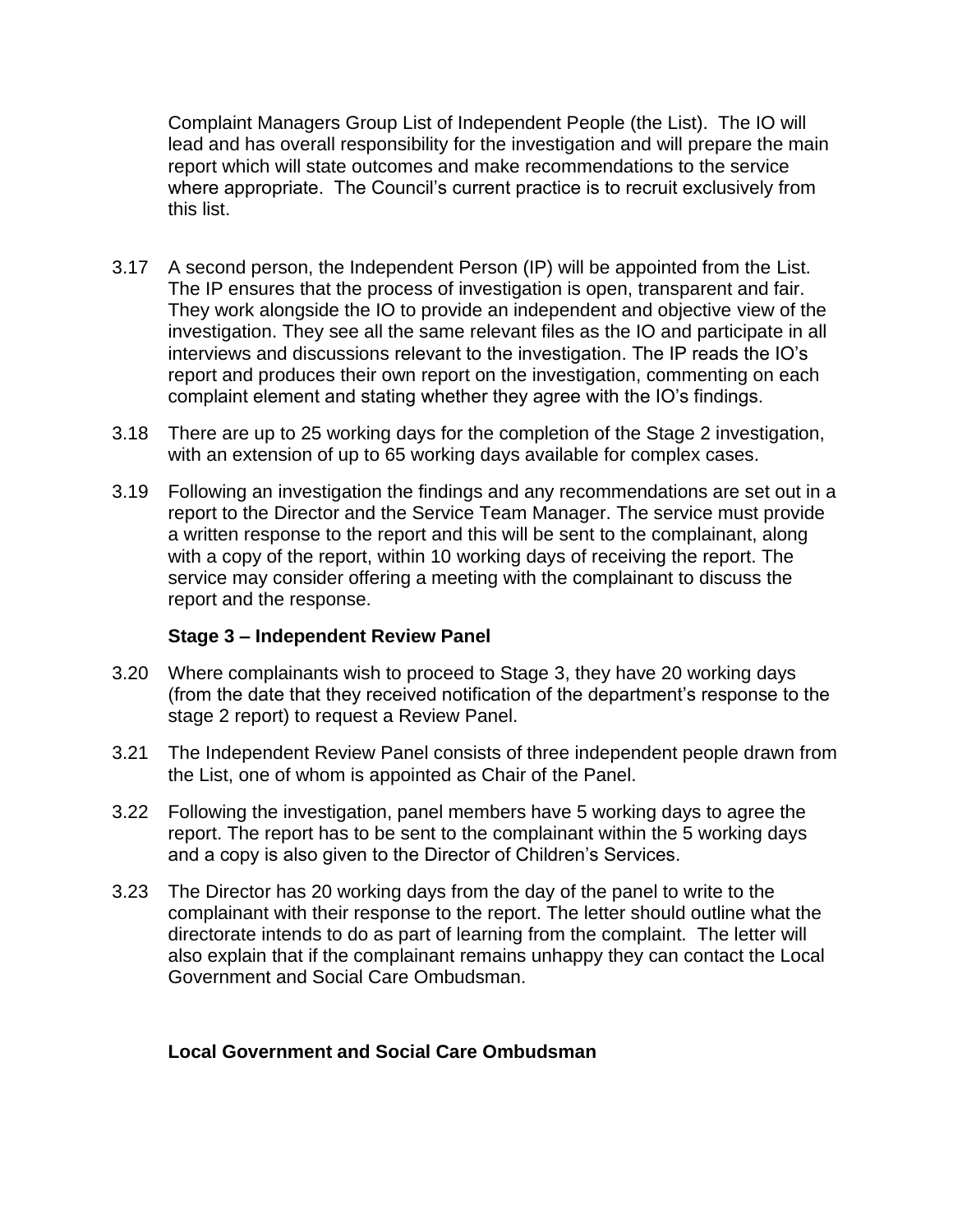3.24 Where complaints remain unresolved to the satisfaction of the complainant, a referral may be made to the Local Government and Social Care Ombudsman (LGSCO) for consideration. This can be done by the complainant following completion of all 3 stages of the children's social care complaint process or at an earlier stage if there is a mutual agreement between the complainant and the Council to do so. The Ombudsman will require reasons for the referral if it is done prior to completion of all stages of the policy. The Council will usually seek advice from the Ombudsman's office before making any referral.

## **4. Performance Activity**

#### **Summary of Complaint Activity**

- 4.1 From April 2019 to March 2020 there were a total of 135 social care complaint representations made to Cheshire West and Chester Council. Of the 135 representations received, there were 37 **valid complaints** progressed, with the remaining 98 either ineligible (54) or withdrawn / resolved via an alternative route (44).
- 4.2 Of the 37 formal complaints, 12 requested a stage 2 escalation as the complainant remained dissatisfied. 8 did not provide sufficient grounds for continuing their complaint or was in court proceedings; and 3 subsequently withdrew. 1 was transferred to be reviewed under the Corporate Complaints Policy. As none were taken to a full stage 2 investigation, no requests were made for escalation to stage 3 of the process.

#### **Comparison with Previous Years**

4.3 The table below shows the number of considered and progressed complaints for the year compared with the previous two years.

| Year    | <b>Total no. of</b><br>valid<br>complaints<br>processed | <b>Withdrawn/</b><br>not pursued/<br>other | Ineligible* | <b>Total no. of</b><br>complaints<br>representations<br>considered |
|---------|---------------------------------------------------------|--------------------------------------------|-------------|--------------------------------------------------------------------|
| 2019-20 | 37                                                      | 44                                         | 54          | 135                                                                |
| 2018-19 | 57                                                      | 62                                         | 38          | 157                                                                |
| 2017-18 | 73                                                      | 73                                         | 20          | 166                                                                |

#### *Table 1: Total number of complaints considered*

*\*Complaints assessed as being not valid through the statutory Social Care complaint procedure, for example complaints that were being dealt with through court proceedings or the complainant was not directly involved with the child or does not have parental responsibility and is therefore ineligible.*

#### **Numbers of Complaints - Analysis**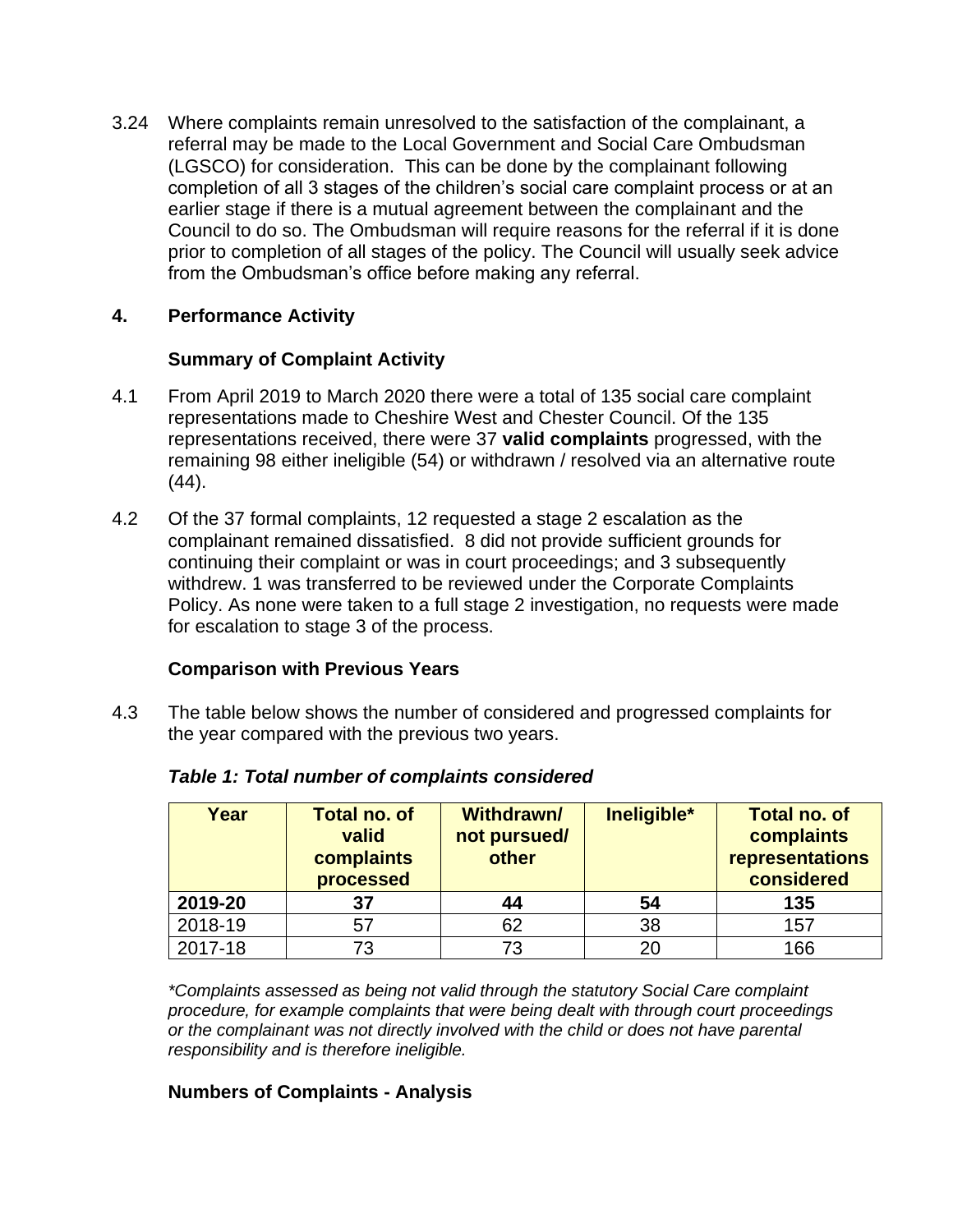- 4.4 The number of valid complaints investigated by the Council has decreased by 35% compared to the previous year, as well as seeing a slight decrease in the overall number of complaint representations handled by the Customer Relations team.
- 4.5 One reason for complaints reducing by over a third could be attributed to the service being more proactive in working with families at the earliest stage to resolve issues. This has been a priority for all teams because it not only avoids families having to go through the formal complaints process and help maintain positive relationships between us, but also it potentially prevents time consuming and costly investigations having to be undertaken.
- 4.6 A further observation has been the improved transition arrangements when a child needs a different type of support or support from multiple teams / agencies. Communication here has improved and there now seems to be a more 'joined up' approach between different service areas, in particular between children's services, adult-facing services; and housing services.
- 4.7 A robust triage process continues to be applied by the Customer Relations team which also helps services to identify the most relevant route for the complaint. For example, we are increasingly referring complaints to the Data Protection Officer to consider as requests for one or more of the data protection rights available to customers (e.g. the right to rectification). Alternatively, the Council's corporate complaint process should support complaints against the service that are not in relation to a decision or action that directly affects or impacts on the best interests of the child or young person.

# **Complaint Outcomes**

4.8 The table below shows where a formal complaint has been upheld, partially upheld or not upheld. Where complaints are complex and raise a number of different issues, there is a greater likelihood that some elements of a complaint will be upheld, whilst others not, and consequently the complaint will be classified as partially upheld overall.

| Year      | <b>Upheld</b> | <b>Partially</b><br>upheld | <b>Not upheld</b> | <b>Outstanding</b> | <b>Total</b> |
|-----------|---------------|----------------------------|-------------------|--------------------|--------------|
| 2019-2020 | $4(11\%)$     | 19 (51%)                   | 14 (38%)          | $0(0\%)$           | - 37         |
| 2018-19   | 11(20%)       | 33(57%)                    | 13(23%)           | $0(0\%)$           | 57           |
| 2017-18   | 7(10%)        | 40(54%)                    | 26(35%)           | $0(0\%)$           | 73           |

4.9 This year, 62% of complaints have either been upheld or partially upheld which is a decrease from 77% in the previous year. This demonstrates that the robust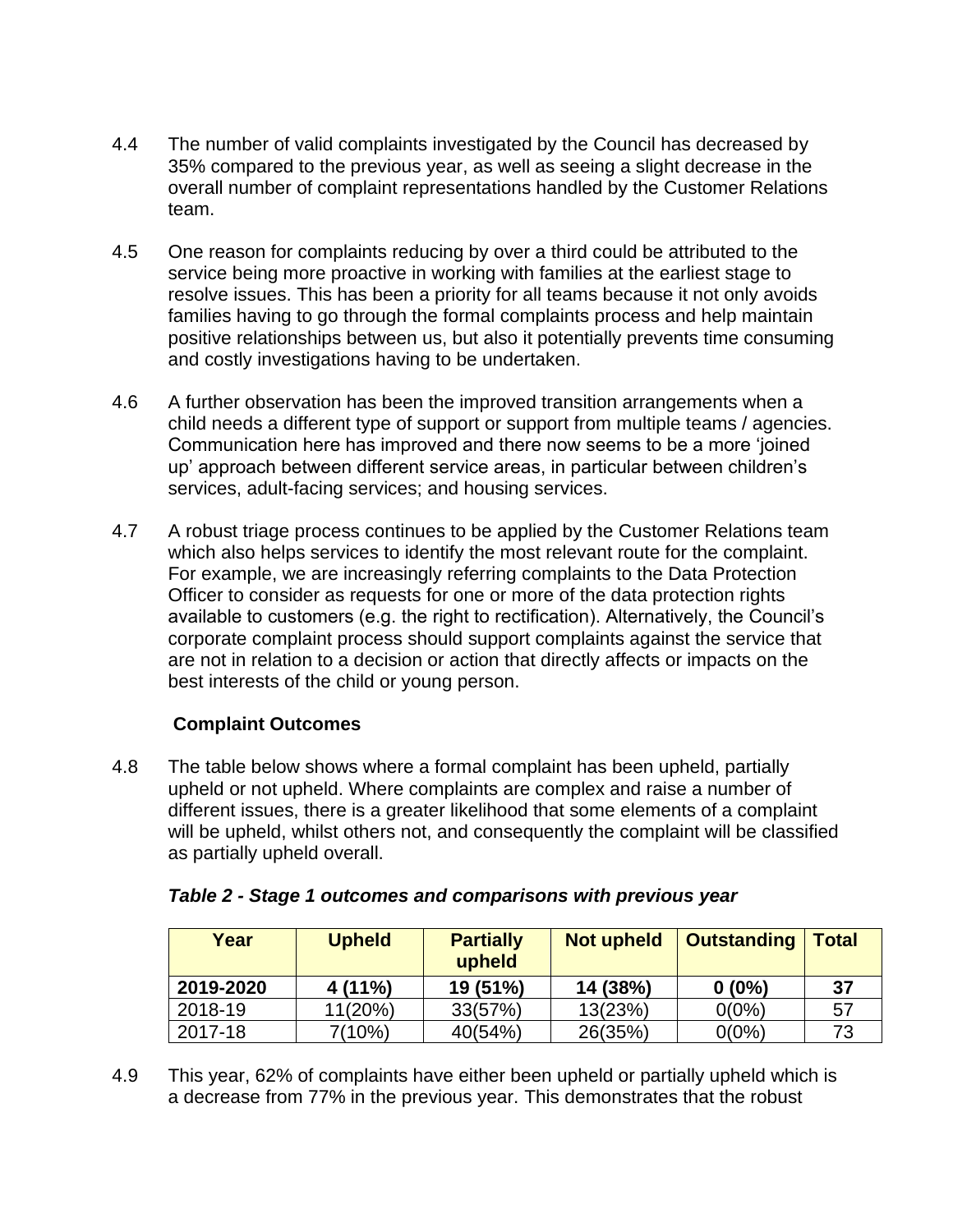approach by both the Customer Relations team and the Children's Services team, in triaging complaints and signposting to alternative paths continues to work effectively. The complaints which are being accepted are more likely to be valid issues which need review by the service. This may also be as a result of increased awareness of complaint handling and officers are better able to identify or acknowledge fault at an earlier stage and offer a reasonable remedy. It should also be noted that there has been further improvement in cross-service working within the Children's Services teams and an ongoing commitment by the Customer Relations Team to encourage services to accept fault rather than adopt a defensive position.

| Year    | <b>Upheld</b> | <b>Partially</b><br>upheld | <b>Not</b><br>uphel | <b>Open cases</b> | <b>Withdrawn</b> | <b>Total</b> |
|---------|---------------|----------------------------|---------------------|-------------------|------------------|--------------|
| 2019-20 |               |                            |                     |                   |                  |              |
| 2018-19 |               |                            |                     |                   |                  |              |
| 2017-18 |               |                            |                     |                   |                  |              |

*Table 3 - Stage 2 outcomes and comparisons with previous years*

- 4.10 From the 37 complaints reviewed under stage 1 of the process in 2019/20, there were 12 requests for escalation to stage 2. Of these, 8 were refused as they were being dealt with by the courts or they were referred back to the service as, in the Customer Relations view, they did not provide reasonable grounds for continuing their complaint and the issues raised had been resolved as far as possible, or an offered remedy was considered reasonable, or redirected to the most appropriate route for resolution. Of the 4 that were considered valid 3 were subsequently withdrawn by the complainant and 1 was transferred to be reviewed under the corporate complaints process.
- 4.11 By comparison, there were 8 requests for escalation in 2018/19 out of 57 valid complaints, with 2 proceeding to full stage 2 investigation.
- 4.12 The higher number of initial requests (12) in 2019/2020 could be attributed to people's greater expectations and demands on service delivery. The Customer Relations Team and the service strive to promote engagement and ongoing dialogue and this is demonstrated by the number that were referred back to the service to agree resolution rather than proceed to stage 2. The fact that none proceeded to a full investigation also demonstrates value for money as these investigations are both costly and time consuming. We have also trialled a new approach from the Customer Relations Team to decline stage 2 requests on the grounds that they have not outlined the specific reasons for escalation, such as what outstanding injustice remains and/or what their desired outcome is, or in some cases, why the proposed remedy is not considered 'reasonable'.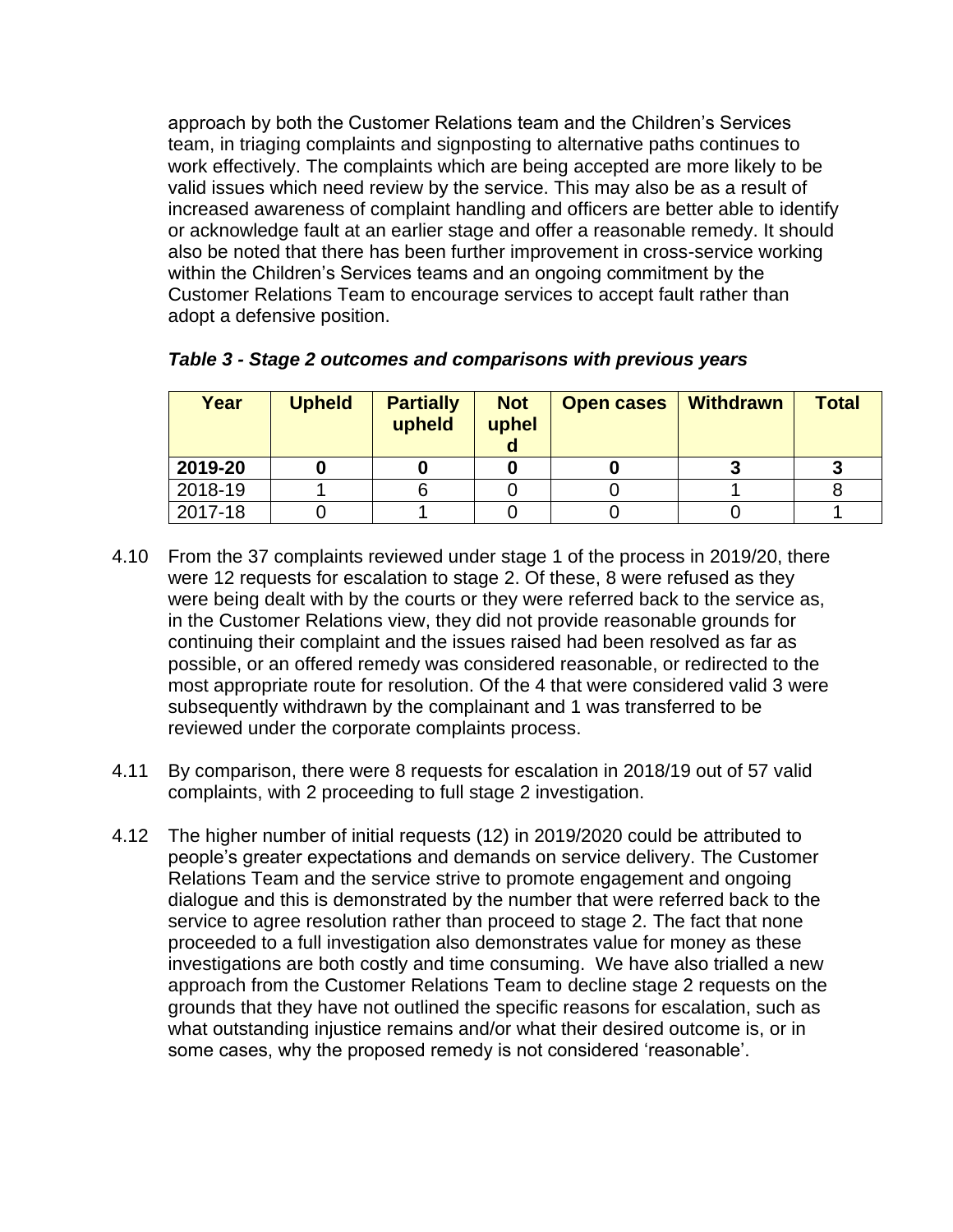4.13 The Customer Relations Team and Children's Services Senior Management Team communicate regularly to review management of the complaints and escalations to Stage 2 and 3. There is a clear commitment to resolve complaints at routine business stage or Stage 1 across the service in order to improve customer satisfaction with the complaint process, as well as reducing the costs associated with escalation. During 20019/20 the Customer Relations Team provided advice and guidance to service managers, promoting consistency and a holistic approach to learning about complaints across the service. The Local Government & Social Care Ombudsman's guidance on complaint handling forms an integral part of the advice given and the Customer Relations Team promote the Ombudsman's guidance on remedies and encourages the service to use this as a guide to offering a 'reasonable' remedy to prevent further escalation and costs.

| Year    | <b>Upheld</b> | <b>Partially</b><br>upheld | <b>Not</b><br>uphel | <b>Open cases</b> | <b>Withdrawn</b> | <b>Total</b> |
|---------|---------------|----------------------------|---------------------|-------------------|------------------|--------------|
| 2019-20 |               |                            |                     |                   |                  |              |
| 2018-19 |               |                            |                     |                   |                  |              |
| 2017-18 |               |                            |                     |                   |                  |              |

#### *Stage 3 outcomes and comparisons with previous year*

- 4.14 There were no complaints escalated to stage 3 in 2019/20.
- 4.15 Again, this is evidence of more robust complaint investigations and resolutions at stage 1.

#### **Breakdown of complaints received by Service Area**

4.16 Table 4 below shows a breakdown of complaints received by each service area.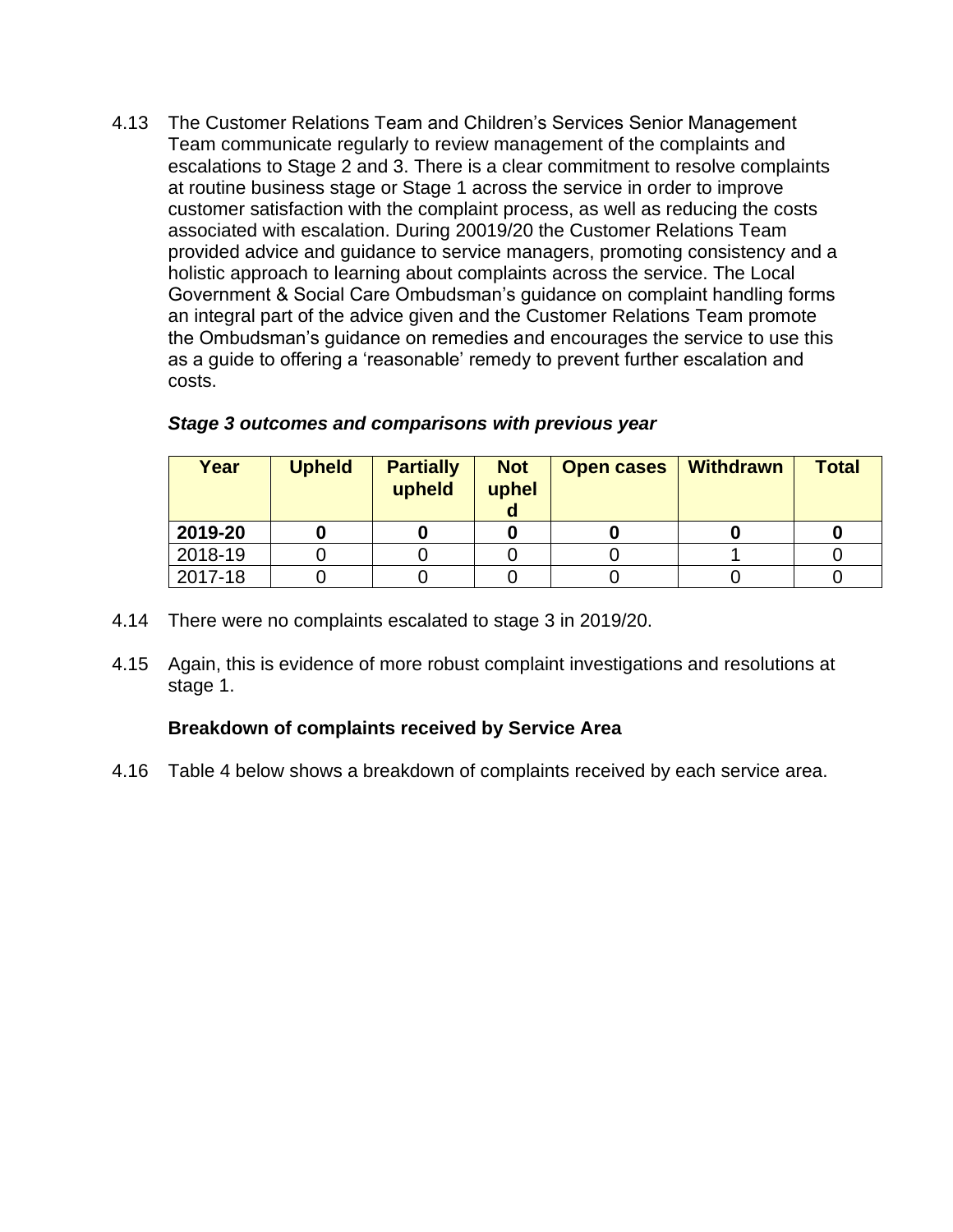#### **Table 4**

| <b>Service Area</b>               | <b>Number of Complaints per</b><br>Year |         |                |
|-----------------------------------|-----------------------------------------|---------|----------------|
| <b>Children in Need</b>           | 2019-<br>20                             | 2018-17 | 2017-18        |
| Winsford                          | 5                                       | 10      | 13             |
| Chester                           | 5                                       | 14      | 14             |
| <b>Ellesmere Port</b>             | 8                                       | 5       | 8              |
| <b>Children in Care</b>           |                                         |         |                |
| Winsford                          | 4                                       | 8       | 8              |
| Chester                           | 1                                       | 4       | 6              |
| <b>Ellesmere Port</b>             | 1                                       | 4       | 5              |
| <b>Leaving Care</b>               | 2                                       | 5       | 5              |
| <b>Children with Disabilities</b> | 5                                       | 3       | 4              |
| <b>Provider Services</b>          |                                         |         |                |
| Fostering                         | 0                                       | 1       | 3              |
| Adoption                          | 0                                       | 0       | 1              |
| <b>Integrated Early Support</b>   | 1                                       | 1       | 0              |
| <b>Safeguarding</b>               | $\overline{2}$                          | 1       | 0              |
| <b>Integrated Access and</b>      | $\overline{2}$                          | 0       | 4              |
| <b>Referral Team</b>              |                                         |         |                |
| <b>Transition Team</b>            | 1                                       |         | $\overline{2}$ |
| <b>Total</b>                      | 37                                      | 57      | 73             |

- 4.17 Whilst there is an overall reduction in the number of complaints, it should be noted that, there is a significant reduction in the previously high area such as Children in Need in Winsford and Chester.
- 4.18 Officers are empowered to address the complaint at the earliest stage which still recognises the right to complain but can prevent escalation.
- 4.19 The Customer Relations team will continue to work closely with the Children's Services team both at the gateway when complaints are initially received, and by reflecting on the outcomes of case reviews. However, it is recognised that due to the sensitive nature of the work we undertake, some families will always use the complaint process to reflect their dissatisfaction with their situation as well as to complain about practice and decisions. Plus, sometimes, the service could have handled a situation differently which has justifiably resulted in a complaint.

#### **Breakdown of complaints received by Subject**

4.20 By their nature, complaints are specific to the circumstances of the individual and cover a wide range of individual experiences. Most complaints also relate to more than one aspect of a service that has been received.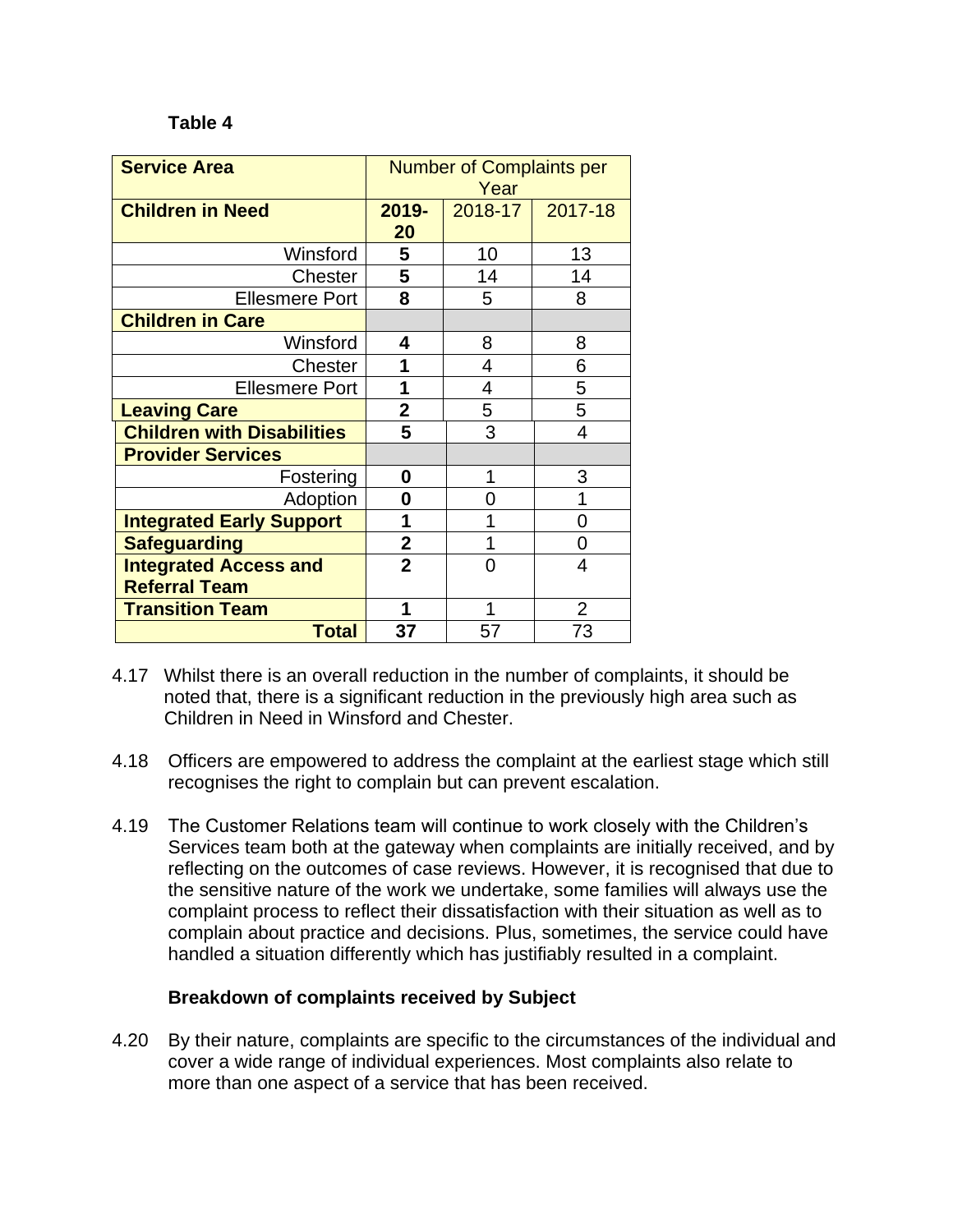4.21 Complaints received by the Authority have been classified based on the primary area of concern (subject) identified by the complainant. Detailed below are the numbers that fall within each category:

#### **Table 5**

| <b>Complaint Subject</b>                 | 2019-20                 | 2018-19        | 2017-18                  |
|------------------------------------------|-------------------------|----------------|--------------------------|
| (primary area of concern)                |                         |                |                          |
| <b>Standard of Service Delivery</b>      | 14                      | 19             | 29                       |
| Inaccuracies in assessments              | 3                       | 3              | $\mathcal I$             |
| Lack of support                          | 6                       | 10             | 15                       |
| Failure to investigate concerns          | $\overline{1}$          | 0              | 5                        |
| <b>Issues with contact</b>               | 0                       | 1              | $\overline{\mathcal{A}}$ |
| arrangements                             |                         |                |                          |
| Other                                    | $\overline{4}$          | 5              | $\overline{4}$           |
| <b>Social Worker</b>                     | 14                      | 24             | 31                       |
| <b>Allegations of Misconduct</b>         | 0                       | 1              | 3                        |
| <b>Issues with Attitude / Behaviour</b>  | $\overline{c}$          | $\overline{1}$ | 16                       |
| <b>Lack of Support</b>                   | $\frac{3}{2}$           | $\frac{5}{2}$  | 7                        |
| Preference for one parent over           |                         |                | $\overline{\mathcal{A}}$ |
| another                                  |                         |                |                          |
| Social Worker and Team                   | $\overline{7}$          | 15             | $\mathcal I$             |
| Manager                                  |                         |                |                          |
| Communication                            | 5                       | 8              | 4                        |
| Lack of response                         | $\overline{5}$          | $\overline{7}$ | $\overline{\mathcal{I}}$ |
| Late / missing reports                   | 0                       | $\overline{1}$ | 1                        |
| Cancellation of appointments             | 0                       | 0              | $\overline{2}$           |
| <b>Child Protection Issues</b>           | $\bf{0}$                | 0              | 1                        |
| <b>Financial Issues</b>                  | $\overline{\mathbf{2}}$ | 0              | $\overline{1}$           |
| <b>Accommodation/Placement</b>           | $\mathbf 0$             | 3              | 3                        |
| <b>Issues</b>                            |                         |                |                          |
| Adoption                                 | $\bf{0}$                | $\overline{0}$ | $\overline{0}$           |
| Fostering                                | 0                       | $\overline{2}$ | 1                        |
| <b>Eligibility for Service / Unhappy</b> | $\overline{2}$          | 1              | $\overline{2}$           |
| with Social Care involvement             |                         |                |                          |
| <b>Data Protection Issues</b>            | $\bf{0}$                | 0              | 1                        |
| <b>Total</b>                             | 37                      | 57             | 73                       |

- 4.22 2019-2020 demonstrates a further decrease in the number of complaints received across most categories with 'Service Delivery' seeing a significant 26% reduction.
- 4.23 Part of the role of the service is to issue care proceedings via Court in order to safeguard children. This can often impact greatly on the relationship and interface between families and the support being offered to try and reduce risks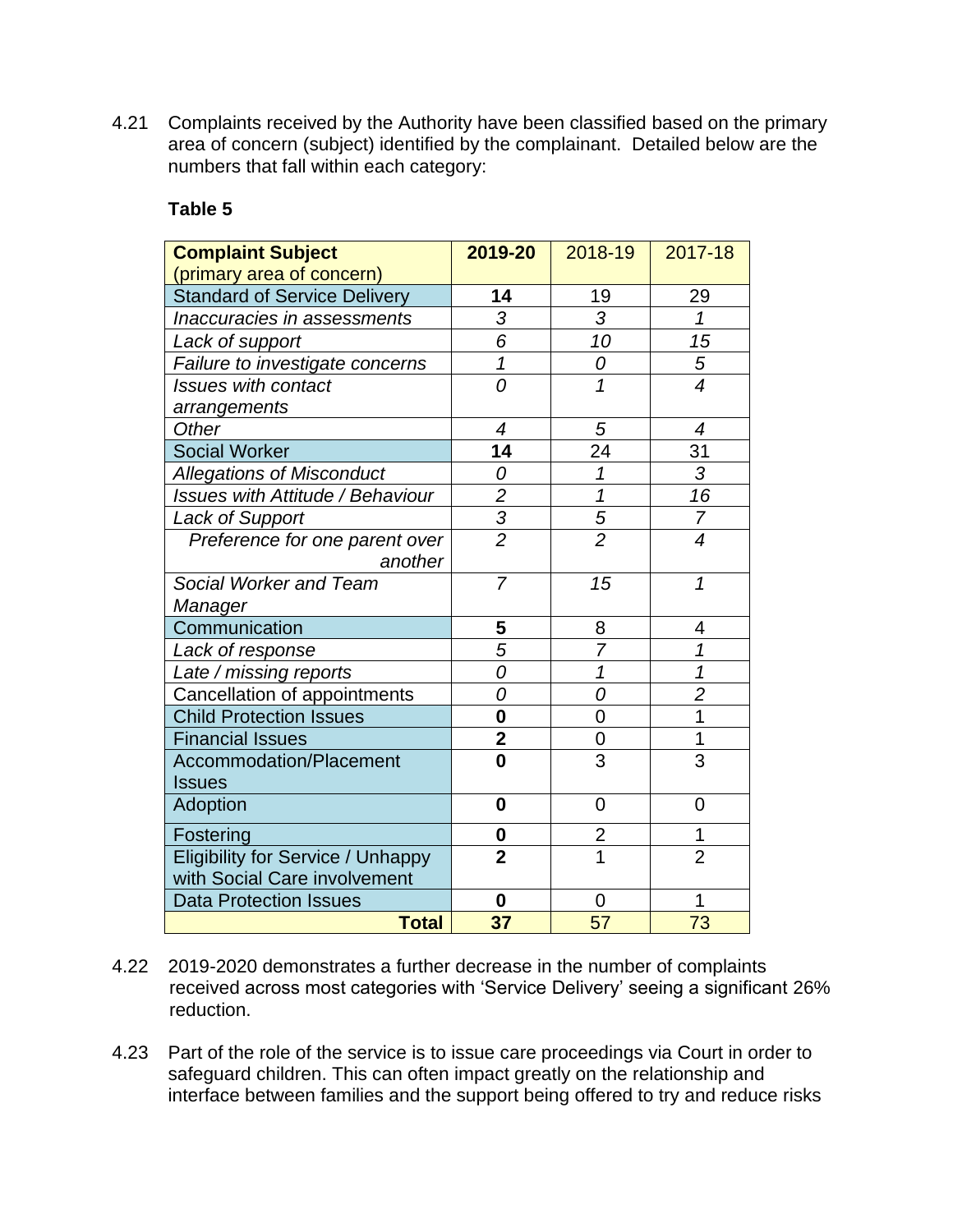and improve outcomes. It is therefore understandable that complaints are raised by families within this context. In some circumstances, officers have responded or managed situations differently which has contributed to some complaints. Therefore, our Senior Practitioners continue to facilitate reflective practice sessions with social workers in order to help them gain insight into how our statutory involvement impacts upon families and how to deal most effectively to challenging situations.

# **Complaint Response Times**

4.24 Of the 37 valid complaints, the department responded to 13 within the statutory timescales. Initially 10 working days which can be extended to 20 working days for more complex cases requiring longer to investigate. Wherever possible, customers are kept informed and can negotiate new timeframes. The following tables give a breakdown of the responses that met the timescales at each stage of the complaint procedure, and a comparison with previous years.

| <b>Statutory time frames</b> | 2019-20 | 2018-19 | 2017-18 |
|------------------------------|---------|---------|---------|
| 10 working days or less      |         | 12      | 14      |
| 20 working days or less      | 13      | 28      | 31      |
| Outside the statutory        | 24      | 17      | 28      |
| timescale                    |         |         |         |
| Total                        | 37      | 57      | 73      |

#### *Table 6 - Complaint response times*

- 4.25 Overall, performance has reduced this year in meeting the statutory deadlines for complaint responses with 35% of cases answered in time compared to 70% in the previous year.
- 4.26 The target of a minimum standard of 85% compliance within statutory timescales continues to be challenging for the service. Whilst this has not been met further work will be undertaken in 2020/21 to improve on this performance rate.
- 4.27 The reasons for not meeting this target remain the same as the nature of work within the service has not changed; in fact, teams report an increased complexity of work coming through to them, which may give some explanation as to why it takes longer to investigate and respond thoroughly to complaints. Also noticeable is the range of issues raised in some complaints that will take time to investigate. What we do know is there is greater focus on complaints at all levels of the service and efforts have improved to resolve issues raised by families to prevent them escalating into formal complaints as is demonstrated in the reduction in the overall number of complaints received which is a further downward trend on previous years.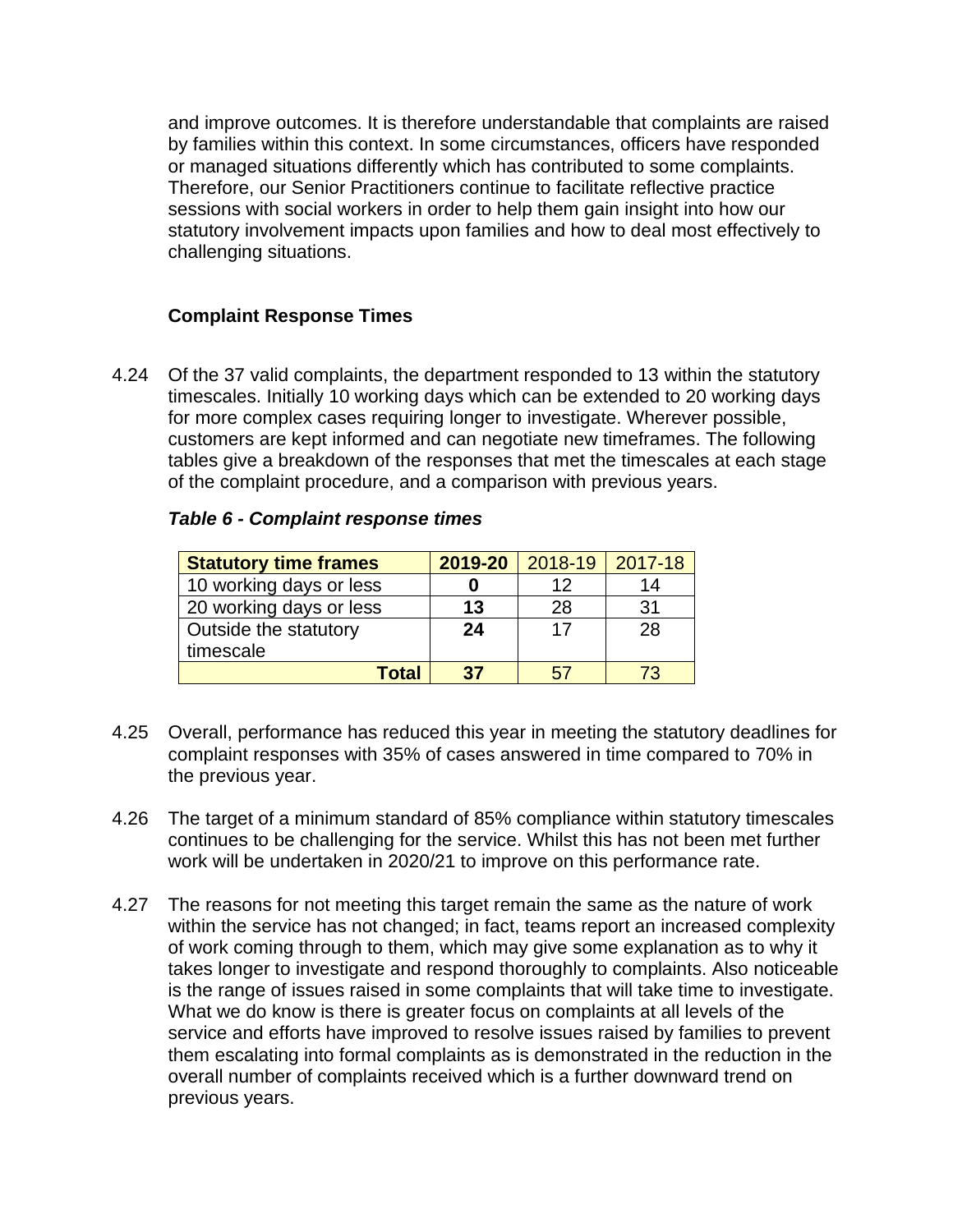4.28 The Customer Relations team are working closely with the Service to identify how best to coordinate casework and improve response times, between the Customer Relations Team, Senior Managers and the Team Managers who tend to investigate the complaint in the first instance. This is likely to be through a designated customer contact coordinator, reflecting the model across all other Council services which is generally working well. The Customer Relations Team will continue to offer drafting advice and support.

#### **Local Government and Social Care Ombudsman (LGSCO)**

4.29 The Ombudsman reports on local authority figures based on the number of cases it receives in the reporting year; the number of decisions it makes in the reporting year (which may include cases ongoing from the previous year) and the Council's compliance with any recommendations. The number of cases received by the LGSCO during this reporting period for Education and Children's Services was 20, of which 6 were relating to Education services and 7 were premature where advice was given to the complainant but the case was not referred to the Council (we cannot break this figure down into Education or social care).

| <b>Outcome</b>                             | <b>Number</b> |
|--------------------------------------------|---------------|
| Open – case ongoing                        |               |
| Not Upheld                                 |               |
| Closed after initial enquiries, out of     |               |
| jurisdiction                               |               |
| Closed after initial enquiries, no further | 2             |
| action                                     |               |
| Premature – referred to Body in            | 2             |
| Jurisdiction (Council)                     |               |

The outcomes of the 7 remaining cases received that related to CSC were:

 The number of cases decided by the LGSCO during this reporting period for Education and Children's Services was 19. Of those, 9 were considered premature and advice was given to the complainant and 1 was incomplete/invalid. We cannot break this data further down to distinguish between education and children's social care.

 Of the 9 remaining cases that had a decision 5 related to Children's social care and the outcomes were:

| <b>Outcome</b>                             | <b>2019-20 Number</b>                 |
|--------------------------------------------|---------------------------------------|
| Upheld                                     |                                       |
| Closed after initial enquiries, no further | 3 (1 of these related to a persistent |
| action                                     | customer managed under the            |
|                                            | Council's Managed Contact Policy).    |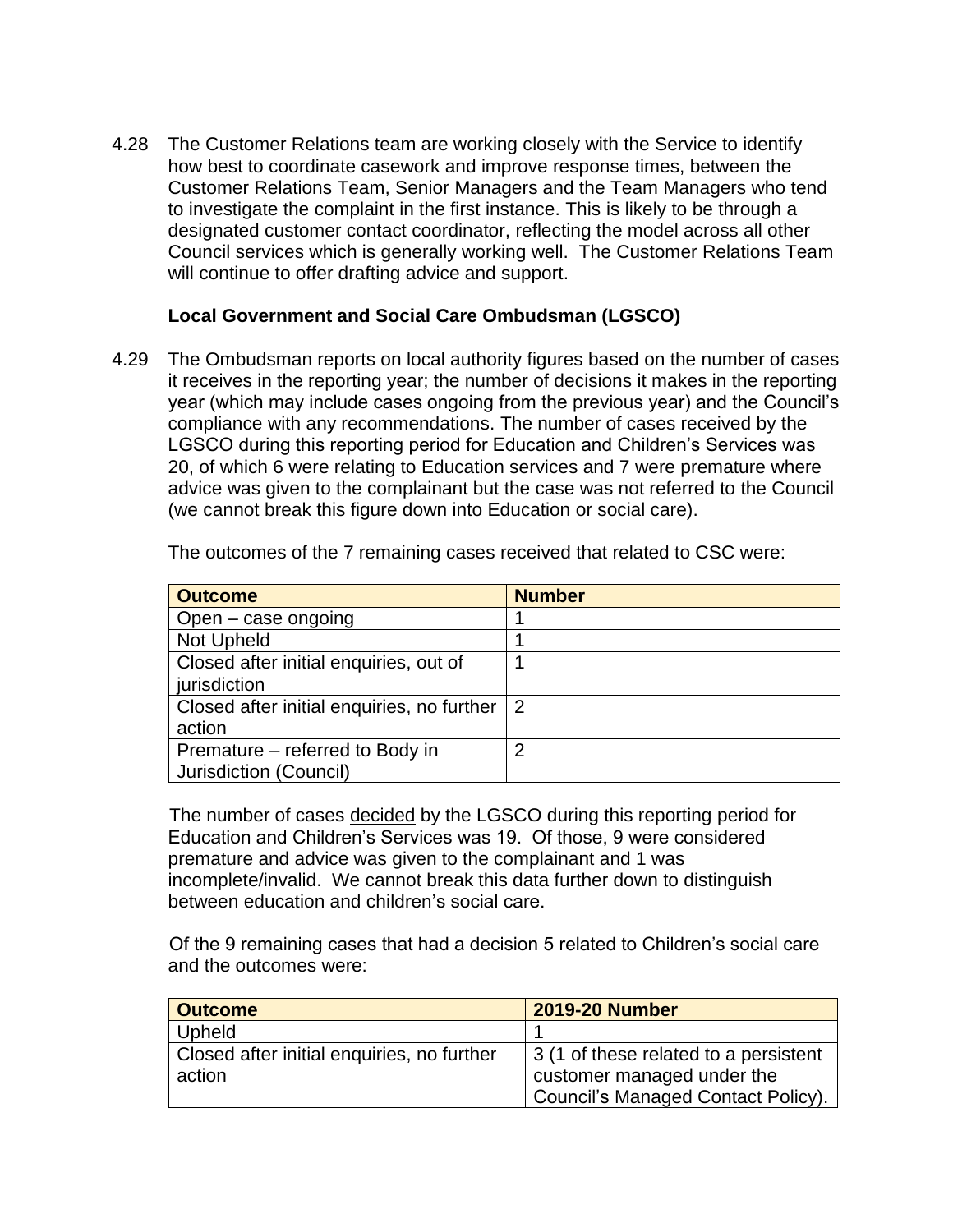| $\vert$ Premature – referred to Body in |  |
|-----------------------------------------|--|
| Jurisdiction (Council)                  |  |

The 1 case Upheld against the service was recorded as "Upheld: maladministration, no injustice".

It related to a complaint from a young person with support from an advocate. It concerned how the Council worked with her when, and after, she was subject to an Interim Care Order. The Council was at fault as it did not properly involve Miss X in care planning. It then delayed accepting she was a care leaver and it failed to escalate her complaint properly through the statutory children's complaint procedures. However, these faults did not cause her a significant injustice. The Council has apologised, arranged support and addressed faults with its officers.

Another upheld decision, recorded against Adult Care Services as "Upheld: no further action" relates to the transition of a young person into adult care.

The Ombudsman decided not to investigate Mr A's complaint about the Council failing to offer a financial payment for the injustice he has suffered. This is because the Council has offered Mr A £500 for its failure to implement a transition plan plus an additional £250 for the time and trouble he has encountered pursuing a complaint. The Ombudsman is satisfied this remedies the injustice caused to Mr A.

This will be referred to further in the ASC Complaints report but demonstrates that the services need to continue to work closely to ensure that young people are supported during their transition into adult support services.

In both cases, prompt action by the service/s in receipt of the complaint ensured that the Ombudsman was satisfied with the remedies offered and it is promising that these remedies were deemed sufficient to resolve any injustice without the Ombudsman needing to make any further recommendations.

4.30 These figures compare to the previous year 2018-19 as follows:

- 4 out of 12 cases received related to CSC. Whilst the volume of cases received has increased the % relating to CSC is comparable (33% in 2018/19 and 35% in 2019/20).
- 6 out of 17 cases decided related to CSC (35% in 2018/19, 26% in 2019/20)
- 2 out of 6 cases decided upon were Upheld (33% in 2018/19 compared to 20% in 2019/20).

This suggests that the service is endeavouring to resolve complaints at every stage, even when they have reached the Ombudsman, taking a proactive approach rather than waiting for an outcome and recommendations.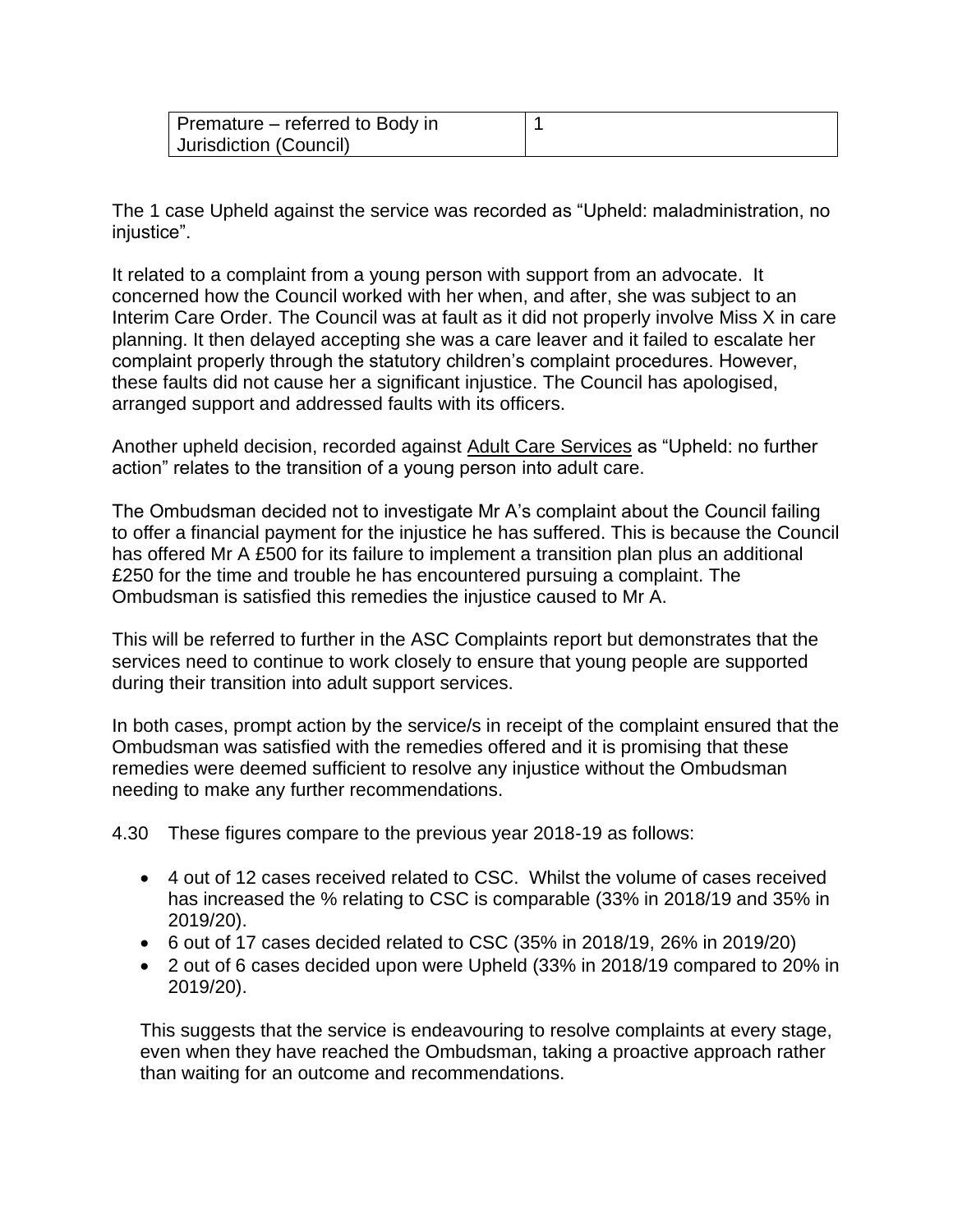4.31 The Authority remains committed to ensuring the complaints process continues to develop and remains open, transparent and accessible to those who need to use it.

#### **Point and method of receipt for complaints within the authority**

4.32 The Customer Relations Team records both the 'point of receipt' and 'method of receipt' of complaints into the Council. This intelligence can help support service improvement decisions. Table 7 shows that the established systems for ensuring that complaints are directed to the Customer Relations Team for co-ordination are working well, with those sent into the service re-directed to the Customer Relations Team. Table 8 shows an increase in preference of customers for contacting us using the on-line complaint form.

| <b>Point of receipt</b>   | 2019-20 | 2018-19 | 2017-18 |
|---------------------------|---------|---------|---------|
| Service Area              | 5       |         |         |
| <b>Customer Relations</b> | 31      | 51      | 61      |
| Team                      |         |         |         |
| Director/Head of          |         |         |         |
| Service                   |         |         |         |
| <b>Chief Executive</b>    |         |         |         |
| Other                     |         |         |         |
| <b>Cotal</b>              | 37      | 57      |         |

#### *Table 7*

#### *Table 8*

| <b>Method of receipt</b> | 2019-20 | 2018-19 | 2017-18 |
|--------------------------|---------|---------|---------|
| Letter                   |         |         |         |
| Telephone/verbal         |         |         | 15      |
| Email                    | 20      | 28      |         |
| Online complaints        |         | 13      |         |
| Feedback form            |         |         |         |
| <b>Total</b>             | 27      |         |         |

68% of complaints are submitted by email or online form.

4.33 The feedback form is part of the information pack that is provided to customers by the Social Worker during their first visit and provides an option for people to complete a form in writing. However, again, this year demonstrates that e-mail is the preferred method of communication.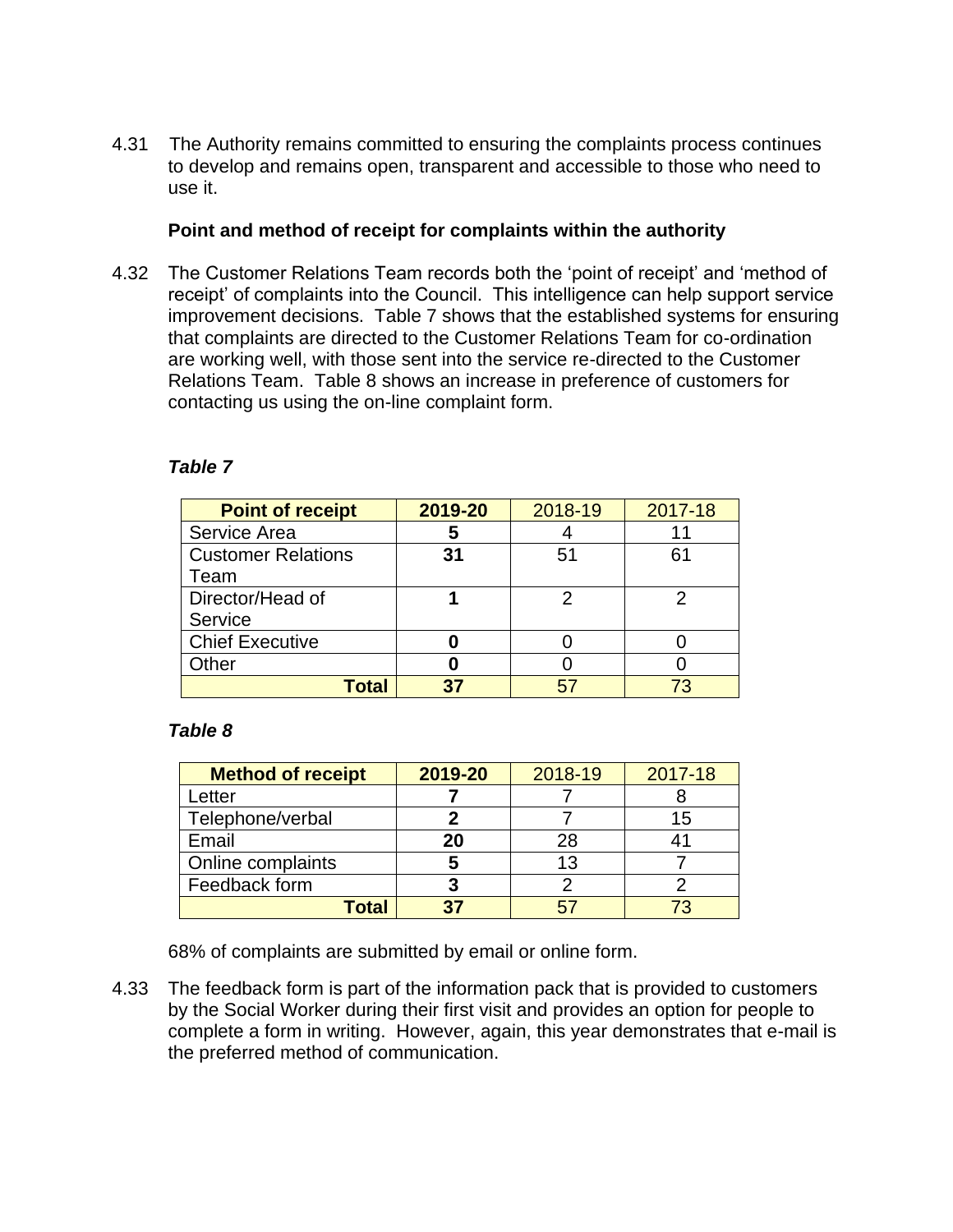# **5. Profile/ Category of Complainants**

5.1 A summary of customer profile and type of customer interaction has shown the following:

#### *Table 9*

| Person making the complaint      | 2019-20 | 2018-19 | 2017-18 |
|----------------------------------|---------|---------|---------|
| Child or young person being      |         |         |         |
| looked after or in need          |         |         |         |
| Parent/s                         | 30      | 35      | 50      |
| Local Authority foster carer     |         |         |         |
| Special guardian                 |         |         | 2       |
| Persons wishing to adopt         |         |         |         |
| Persons with sufficient interest |         | 6       | 5       |
| in child's welfare               |         |         |         |
| Advocacy service                 | 2       | 14      | 9       |
| Total                            | 37      | 57      | 73      |

- 5.2 The number of complaints received from a child or young person is low; feedback from children and young people indicate that they enjoy positive relationships with their Social Workers and Personal Advisors, therefore there is always emphasis on resolving a child/ young person's complaint as much as possible informally before they become "formal" issues. It will be noted that there has also been an increase in the use of advocacy services, indicating a growing culture of children and young people accessing independent professionals to advocate their wishes on their behalf, again demonstrating that the service is listening to young people either directly or through another route.
- 5.3 The service will continue to consider how best to capture complaints from children and young people and ensure that they are aware of their options to escalate matters if they choose to. However, the primary focus will continue to be on ensuring the early resolution of issues that are causing the child or young person concern.

#### **6. Compliments Received**

6.1 The Council welcomes positive or negative feedback from its users. A total of 18 compliments were recorded during the year. The service wants to strengthen how compliments are reported as it believes more compliments are received than are actually recorded. When this has been analysed by senior managers, the consensus is that this figure does not accurately reflect the level of compliments received from both families and other professionals. The service will be looking at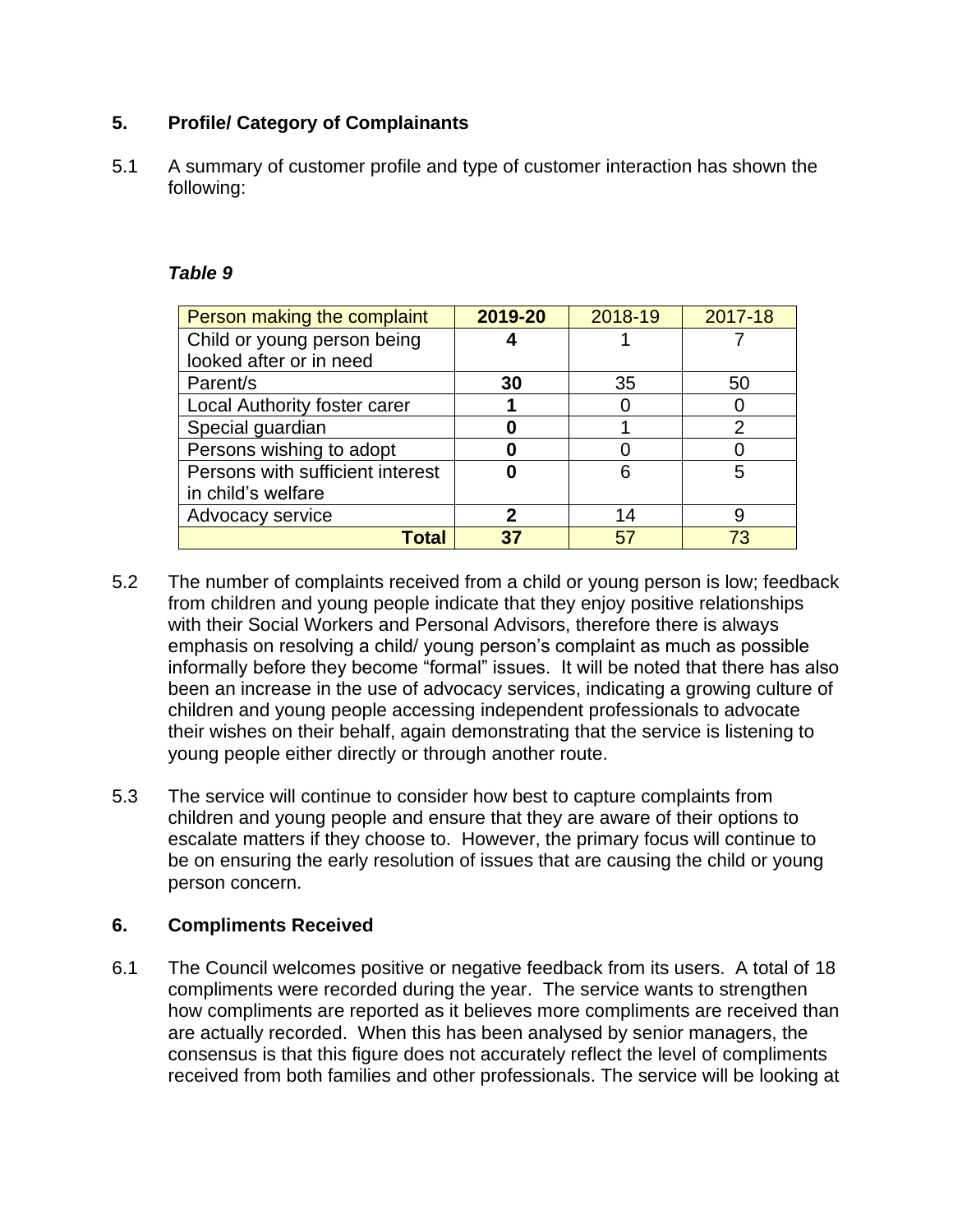its approach to acknowledging compliments to make sure that the number is accurate and fully reflective of the positive feedback it does receive.

## *Table 10*

| Year                      | 2019-20 | 2018-19 |  |
|---------------------------|---------|---------|--|
| <b>No. of Compliments</b> | ם ו     |         |  |

6.2 A selection of compliments recorded is included below as examples:

Xxxxx and I would like to thank you for the support you have given us as a family, regarding out son xxxxx. Who had struggled with his disability for a long time, you gave us hope when we had none. You have always been on the end of an Email, to answer any questions or doubts we have had.

We wish you luck in your new position. Although we would love for you to stay. Life is too short, and we know you need to progress in your profession. Whoever you get, to look out for will be looked after exceptionally. As you have for me, xxxxxx and xxxxx.

Once again thank you for the support you have given us, in this great fight. It is not an easy job to do, and we are so grateful for the help you have given us. Working above and beyond within your scope of practice.

\*\*\*\*\*

Very best of luck to you.

xxxxx has come on leaps and bounds with your help, and become a lovely, happy, stress free young man. Thanks to your work, we now have our son back.

(Parent)

Dear xxxx. Many thanks from all of my family for all your hard work. Your role must be incredibly difficult at times. I have a new respect for this now. I realise now it is not all about statistics and targets etc. I really felt you cared about our family and the outcome of working with us. I am so grateful for you chasing up the referral and I'm personally glad we were assigned you as the children's social worker because you have restored my faith in a system which I had believed to be corrupt.

\*\*\*\*\*

(Parent)

\*\*\*\*\*

Good Afternoon xxxx

I just wanted to send you a quick email to say how thankful I am to all the social services that have been involved with myself and my 3 children over the past year or so.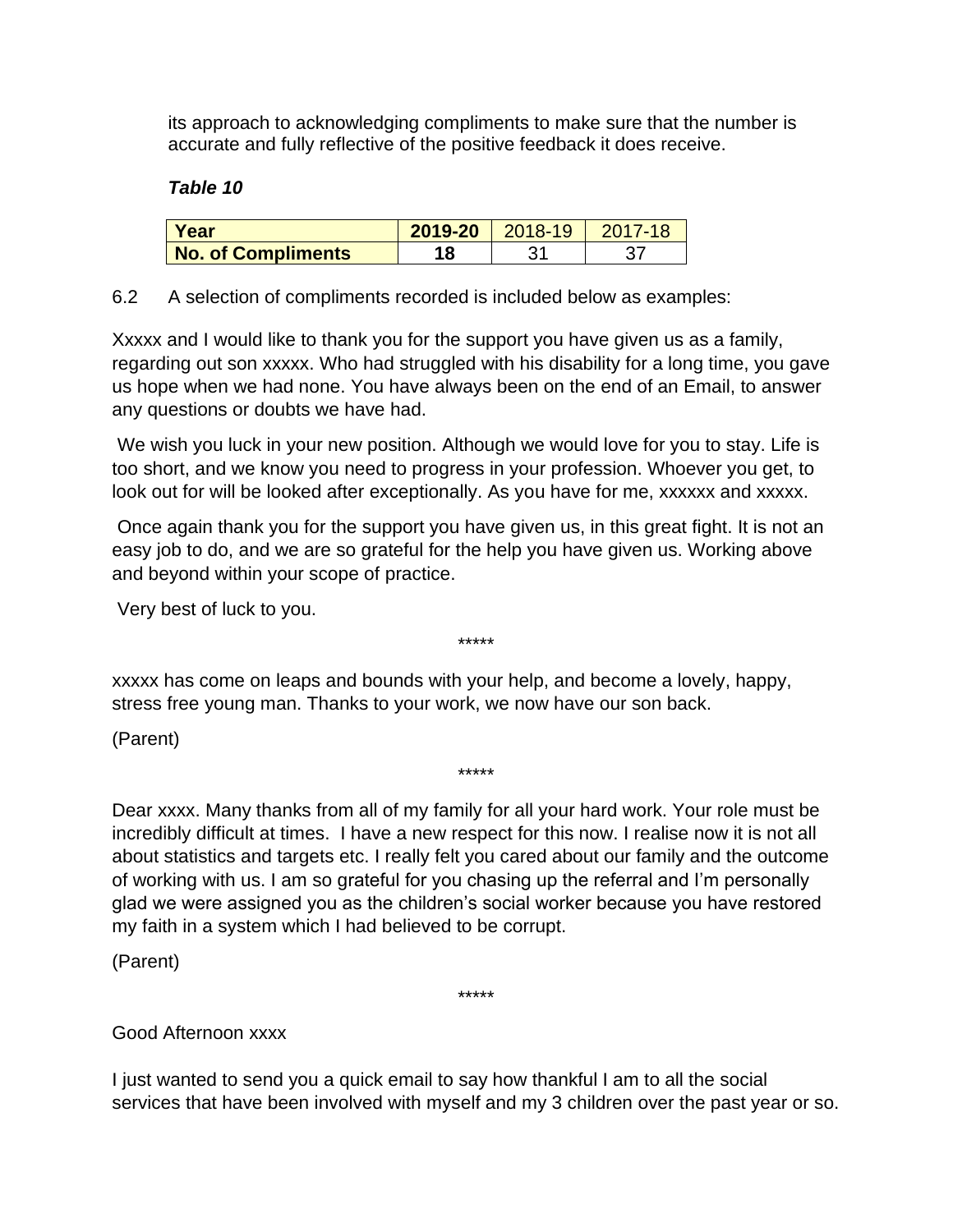xxxxx and xxxxx in particular have been absolutely amazing to me and my children. We have all benefited so much, and I have completely changed my outlook on social services thanks to these two women. I never thought I'd say this, but I am so glad I've had you all involved.. it's helped me as a person/mother.

Thank you so much to you all.

(Parent)

Amazingly happy with the work xxx has done. She was incredibility empathetic and has the ability to look at the wider issues. She chased all of the other services continually on our behalf until appropriate action was taken…she did everything and more for us….she truly is the best Social Worker we have ever worked with.

\*\*\*\*\*

(Parent)

\*\*\*\*\*

A lot of help. Helped me see and understand my past a brilliant Social worker.

(Young person)

Prior to closing, I wanted to let you know that I thought your written work and social work practice were of an excellent standard. Your reports to court were analytical, child focussed, balanced and fair. It was clear that you had done everything possible to facilitate xxxxxxxx rehabilitation to xxxxxx and whilst this did not work, I am content that the final orders made were in xxxxxx best interests.

\*\*\*\*\*

(Children Guardian CAMHS)

# **7. Outcomes- Learning and Service Improvement**

7.1 The Council has identified areas and opportunities from which learning can be taken from the complaints and the compliments process and used to improve future service delivery.

Our Way of Working Programme:

This is Children's Services' practice model and the framework by which professionals work with families. It's rooted in everyone being trauma-informed and understanding the root causes of why a child and/ family behaves in the way they do with any associated problems. This greater understanding is helping practitioners and managers to think carefully about how they engage families,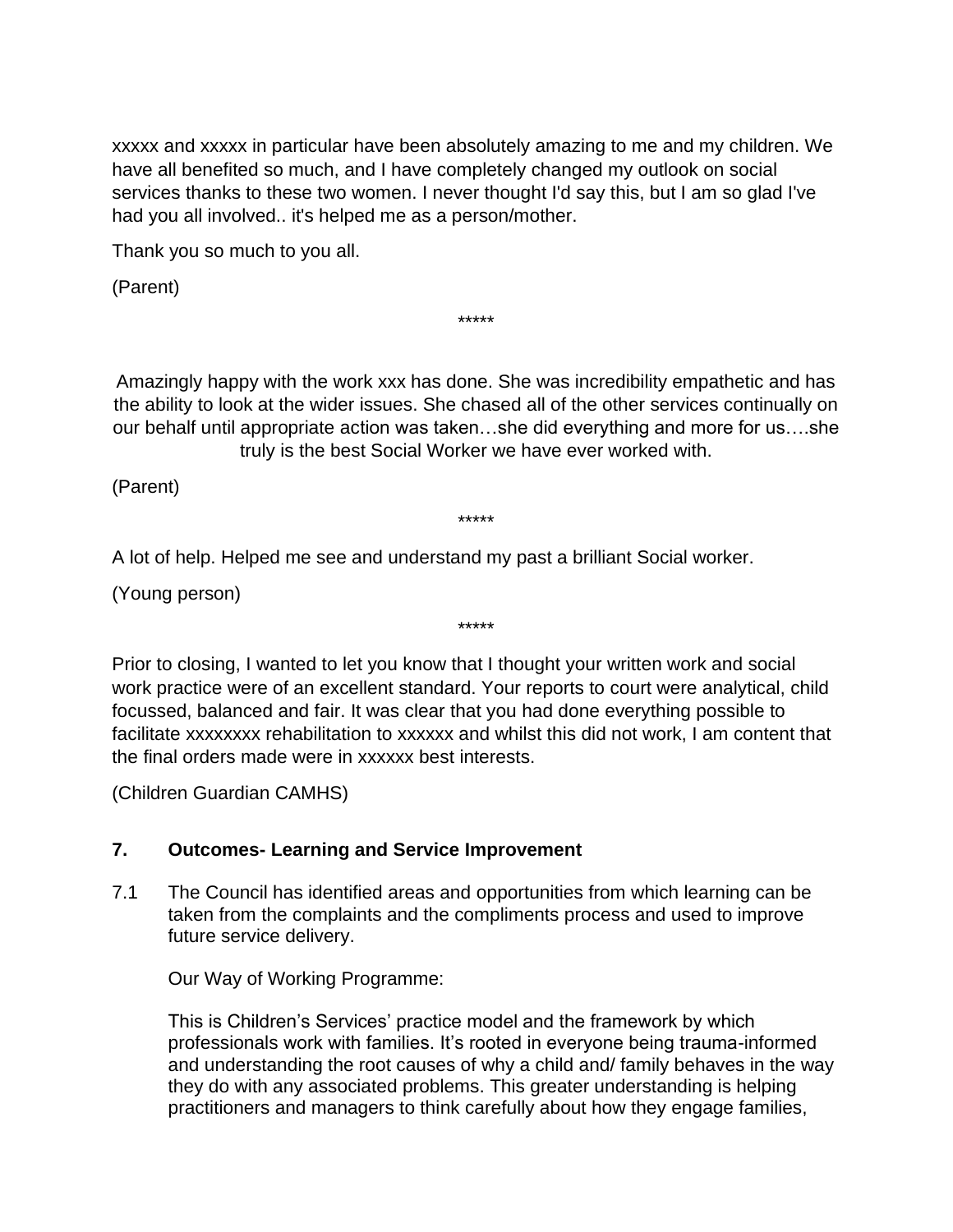communicate with them and respond to the problems they are facing. This could be having a positive impact on the complaints that families make, especially if they are sensing that they can form a more positive relationship with their worker.

## **Learning from Complaints**

- 7.2 There has been significant learning across the service in how the relationships practitioners form with families can have a positive impact on how they respond to our concerns and become motivated to change in order to reduce risks to their children. Although further evaluation is needed, it appears that our workforce being more trauma-informed has contributed to the overall reduction in complaints to the service; and it hoped that this continues as the new practice model becomes more embedded. Learning has also shown that by intervening earlier and calling the family directly can help us address issues/ concerns they may have before matters escalate.
- 7.3 An area of specific learning has been in the Children with Disabilities Service. This area has had some complaints which have helped us to improve our approach to supporting families, in particular, making sure that we do this fairly. This has improved the way in which we communicate with families and ensured that support is provided based on an up to date assessment of the child's needs.
- 7.4 A further theme has been around the use language in assessments and other paperwork. Again, our new practice model is helping us to learn better from complaints and how generalised wording can impact on families. Some complaints have helped us learn that we need to be continually specific, evidence-based and trauma-informed.

# **8. Future Plans for Complaint Handling**

8.1 **ICT:** A new Complaint Management system was commissioned and intended to be developed and tested in 2019/20 to support the requirements of the Social Care and Customer Relations teams. It was expected to improve efficiency and data recording, with an enhanced reporting facility and intended to become operational from April 2020.

Plans for this were on track in early February/March 2020 but the impact of responding to the pandemic shelved these. Whilst this report focuses on 2019/20 data, it should be noted that the ICT plans will be scheduled for review in 2020/21 as part of the recovery and return to 'business as usual' following the pandemic.

- 8.2 As part of considering new ways of working in social care, the system is planned to be part of a wider review of complaints handling in the service and Customer Relations team. It will also refresh policies and processes to link into the Council's planned update of its Customer Care Policy and supporting processes.
- 8.3 **Stats on provider complaints:** Currently the Customer Relations Team does not